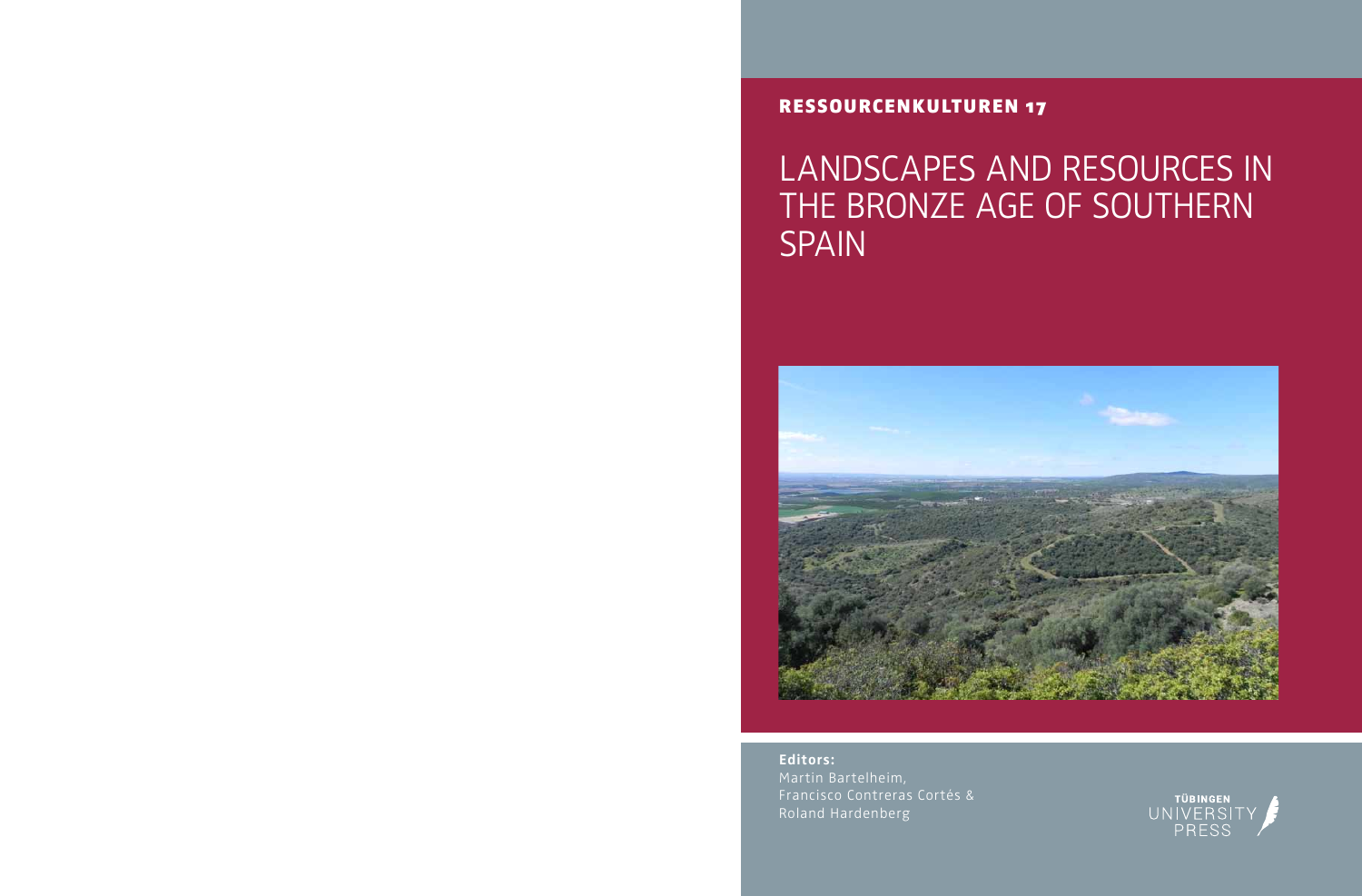## Content

| Martin Bartelheim, María Antonia Carmona Ruiz, Döbereiner Chala Aldana,<br>Marta Díaz-Zorita Bonilla, Jesús García Díaz, Roland Hardenberg & Maike Melles<br>Landscape Use and Transhumance in Sierra Morena through the Ages  5 |
|----------------------------------------------------------------------------------------------------------------------------------------------------------------------------------------------------------------------------------|
| María Antonia Carmona<br>Origin, typology and evolution of the dehesas in the South of the Iberian Peninsula                                                                                                                     |
| José Fernando Cantarero Rodríguez & José María Cantarero Quesada<br>The Culture of Water in a Mountain Environment:                                                                                                              |
| Luis Benítez de Lugo Enrich & Miguel Mejías Moreno<br>Climatic crisis, socio-cultural dynamics and landscape monumentalization<br>during the Bronze Age of La Mancha: The Motilla Culture as adaptation to the                   |
| Luis Arboledas Martínez, Auxilio Moreno Onorato & Francisco Contreras Cortés<br>Exploitation of Copper Mining Resources during the Bronze Age in Eastern Sierra Morena 75                                                        |
| Ignacio Montero-Ruiz & Mercedes Murillo-Barroso<br>The first bronzes in El Argar: An approach to the production and origin of the metal  95                                                                                      |
| Leonardo García Sanjuán & Coronada Mora Molina<br>The Bronze Age in the Lands of Antequera: On the Wake of a Powerful Past 111                                                                                                   |
| Francisco Javier Jover Maestre, María Pastor Quiles, Ricardo E. Basso Rial &<br>Juan Antonio López Padilla<br>Natural resources, peasant rationality and social spaces in the border between                                     |
| 143                                                                                                                                                                                                                              |
| Gonzalo Aranda Jiménez, Marta Díaz-Zorita Bonilla, Margarita Sánchez Romero,<br>Lara Milesi, Javier Escudero Carrillo & Miriam Vílchez Suárez<br><b>Culture-Based Dietary Patterns in Megalithic and</b>                         |
| Leonor Peña Chocarro & Guillem Pérez Jordà<br>Second millennium BC plant resources in southern Iberia:                                                                                                                           |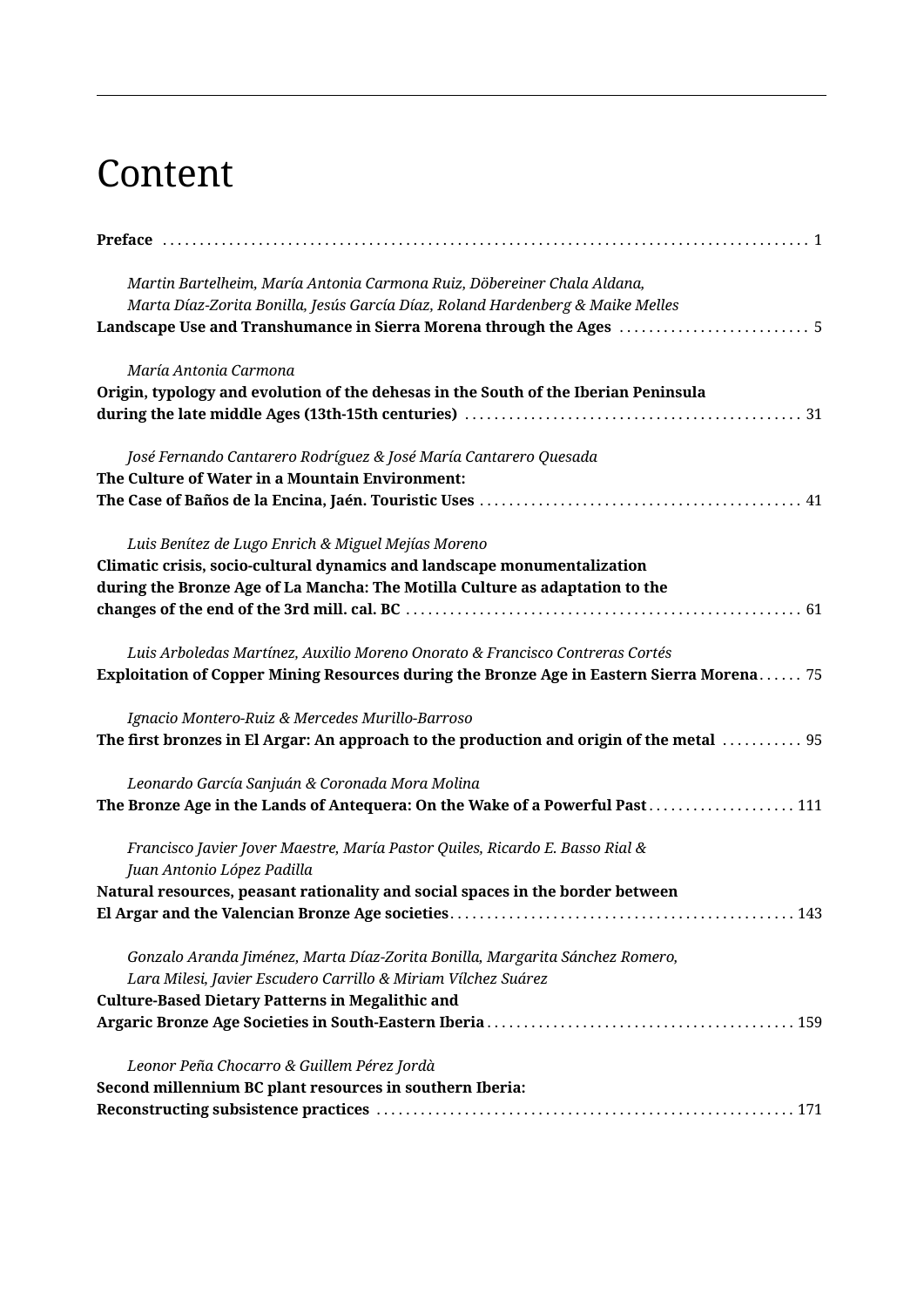| Thomas X. Schuhmacher                                                                 |
|---------------------------------------------------------------------------------------|
| Laura Vico-Triguero, Alberto Dorado-Alejos & Francisco Contreras Cortés               |
| Pottery Production Strategies in the Upper Guadalquivir Valley                        |
| during the Middle and Late Bronze Ages of Southern Iberia:                            |
|                                                                                       |
| Juan Jesús Padilla Fernández, Eva Alarcón García, Alejandra García García,            |
| Luis Arboledas Martínez, Auxilio Moreno Onorato & Francisco Contreras Cortés          |
| What can technology do for us? Pottery as a reflection of society in                  |
|                                                                                       |
| Döbereiner Chala-Aldana                                                               |
| <b>Beyond Culture Areas: Ceramic Typologies as Indicators of Spatial Interactions</b> |
| between the Middle and Low Guadalquivir, Southeast and Southwest Iberia 237           |